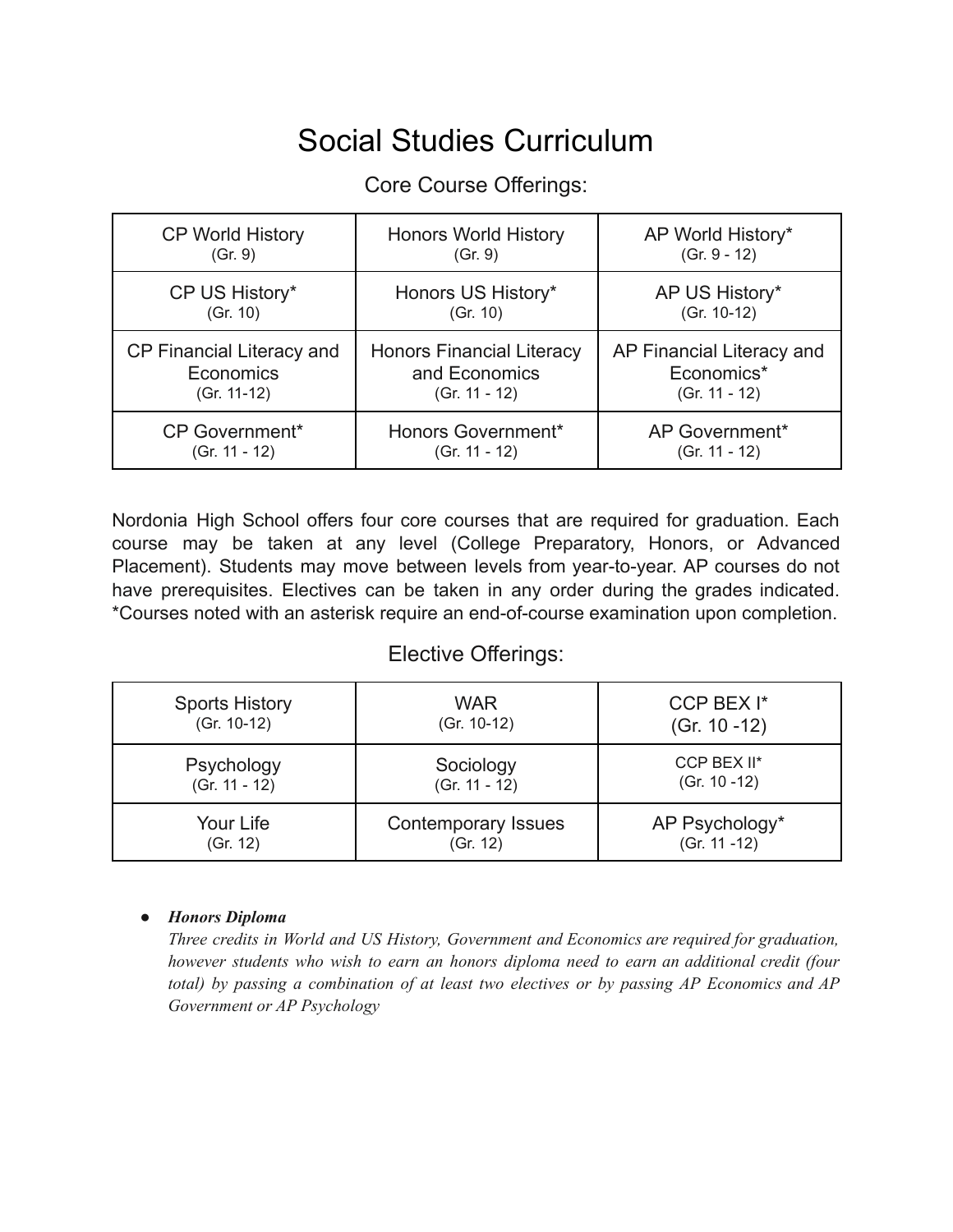### World History **Course Number: 4100 Credit: 1 Length: year Grade: 9**

This course is the continuation of the Middle School World History program. The course will focus on the modern world beginning with the emergence of modern nations. The course will trace the blending of social, political, economic and cultural developments. The continuity of history is shown through an emphasis on place, time, and significance. Critical thinking and geography/map skills are developed using cooperative groups and project based learning with an emphasis on work done in class.

### Honors World History

**Course Number: 4110 Credit: 1 Length: year Grades: 9**

This course is the continuation of the Middle School World History program. The course will focus on the modern world beginning with the emergence of modern nations. The course will trace the blending of social, political, economic and cultural developments. The continuity of history is shown through an emphasis on place, time, and significance. Critical thinking and geography/map skills are developed using primary source reading and independent research. Document Based Questions and other forms of writing and independent work done outside of class will be required.

# AP World History

**Course Number: 4140 Credit: 1 Length: year Grades: 9 – 12**

Advanced Placement World History is an intensive study focusing on students' ability to think conceptually about world history from 8000 BCE to the present. The course is designed to provide students with the skills necessary to take the Advanced Placement World History exam for possible college credit. The course covers five themes: environment, culture, state-building, economic systems, and social structure. The course encompasses five geographic regions: Africa, the Americas, Asia, Europe, and Oceania. This is equivalent to an introductory college course and is for students with a particular interest in history. **Any student taking an AP World History is REQUIRED to take the AP World History exam in May.**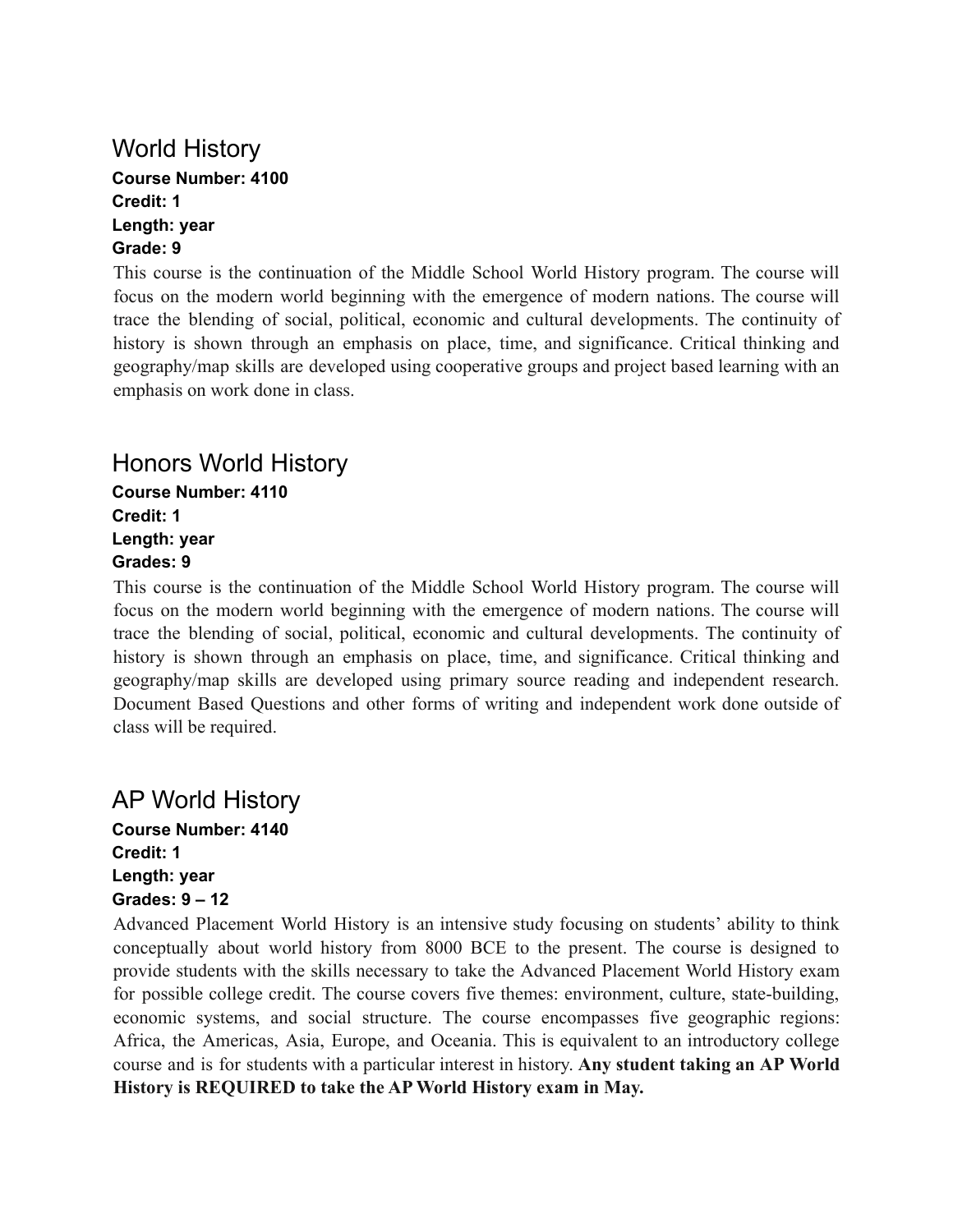### US History **Course Number: 4200 Credit: 1 Length: year Grades: 10**

This course is the continuation of the U.S. History program in the Middle School. Following a brief study of how historians reconstruct the past and a review of the period before 1865, the emphasis of the course centers on a chronological survey of U.S. History during the 20th century. In this course the review is comprehensive and the survey is in great depth. Critical thinking and geography/map skills are developed using cooperative groups and project based learning with an emphasis on work done in class.

# Honors US History

**Course Number: 4210 Credit: 1 Length: year Grades: 10**

This course is the continuation of the U.S. History program in the Middle School. Following a brief study of how historians reconstruct the past and a review of the period before 1865, the emphasis of the course centers on a chronological survey of U.S. History during the 20th century. In this course the review is more intensive and the survey is in greater depth. Critical thinking and geography/map skills are developed using primary source reading and independent research. Document Based Questions and other forms of writing and independent work done outside of class will be required.

# AP US History

**Course Number: 4220 Credit: 1 Length: year Grades: 10 – 12**

This course is an intensive survey of United States History. It is designed to provide the student with a rigorous knowledge of United States History as well as the skills necessary to take the Advanced Placement U.S. History exam, Writing skills, analysis, primary-source work and appreciation for other perspectives will be emphasized. This is equivalent to an introductory college survey course and should only be attempted with the recommendation of previous Social Studies teachers and the Guidance Department. **Any student taking AP U.S. History is REQUIRED to take the AP U.S. History exam in May.**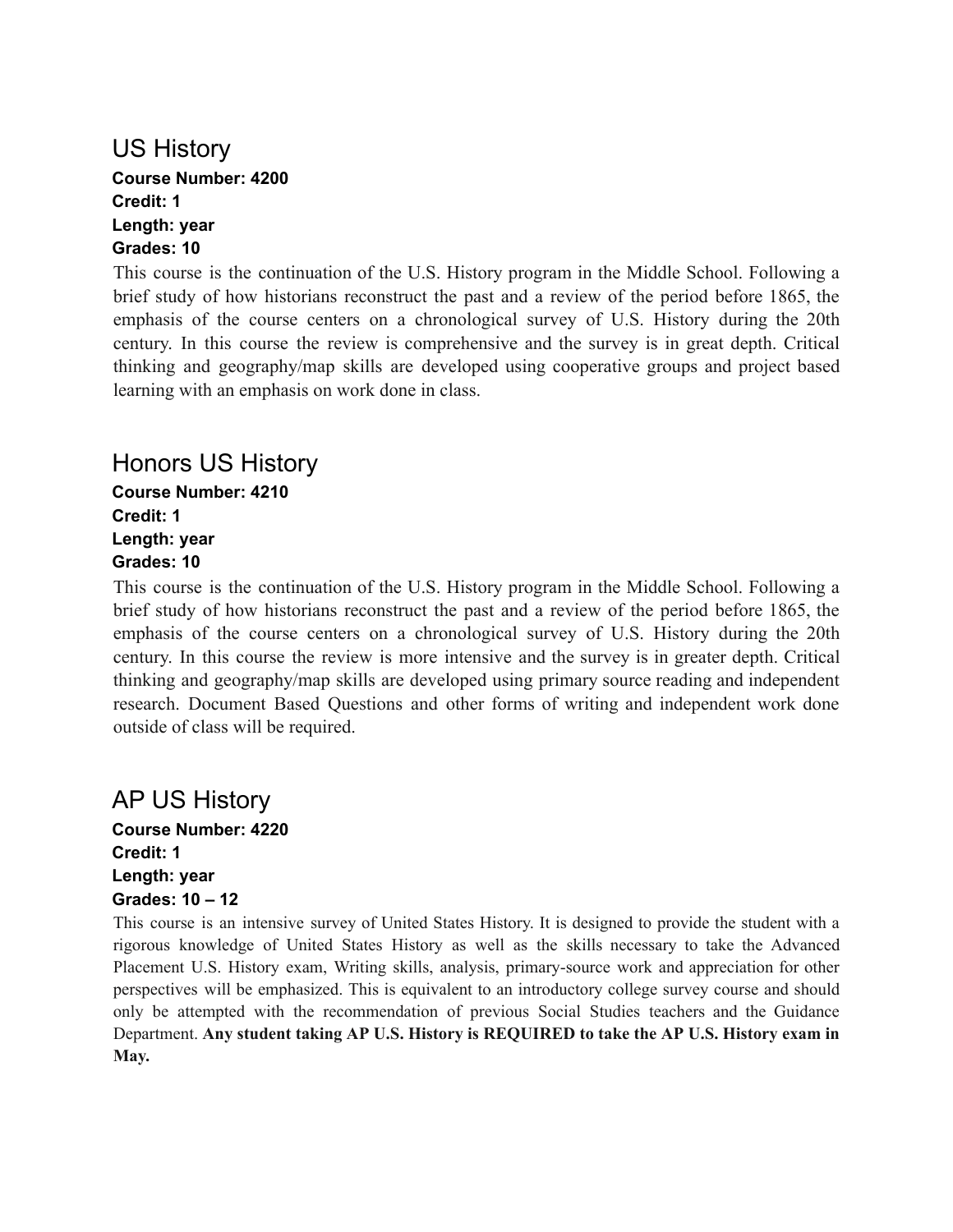### Government

**Course Number: 4300 Credit: .5 Length: semester Grade: 11 - 12**

The features and functions of government and the political system are studied under the following topics: Foundations, rights, federal legislative branch, federal executive branch, federal judicial branch, state and local governments, and comparison and contrast with the governmental systems or other nations. Preparation of the student to be an active and effective participant in the political and economic process will use cooperative groups and project based learning with an emphasis on work done in class. \*

### Honors Government

**Course Number: 4310 Credit: .5 Length: semester Grades: 11 - 12**

The features and functions of government and the political system are studied under the following topics: Foundations, rights, federal legislative branch, federal executive branch, federal judicial branch, state and local governments, and comparison and contrast with the governmental systems or other nations. An emphasis on written and independent work will prepare the student to be an informed participant in the political and economic process.\*

## AP Government

**Course Number: 4140 Credit: 1 Length: year Grades: 11 - 12**

Advanced Placement Government and Politics is a year-long, intensive experiential survey of governmental issues at the national level. This class is designed to provide an in-depth focus on the knowledge and skills necessary to take the Advanced Placement Government exam. Work is at the college-level, and the motivation and ability of the students must be at a level equal to that of the material covered. **Any student taking AP Government & Politics is REQUIRED to take the AP Government & Politics exam and the AP Comparative Government and Politics Exam in May.**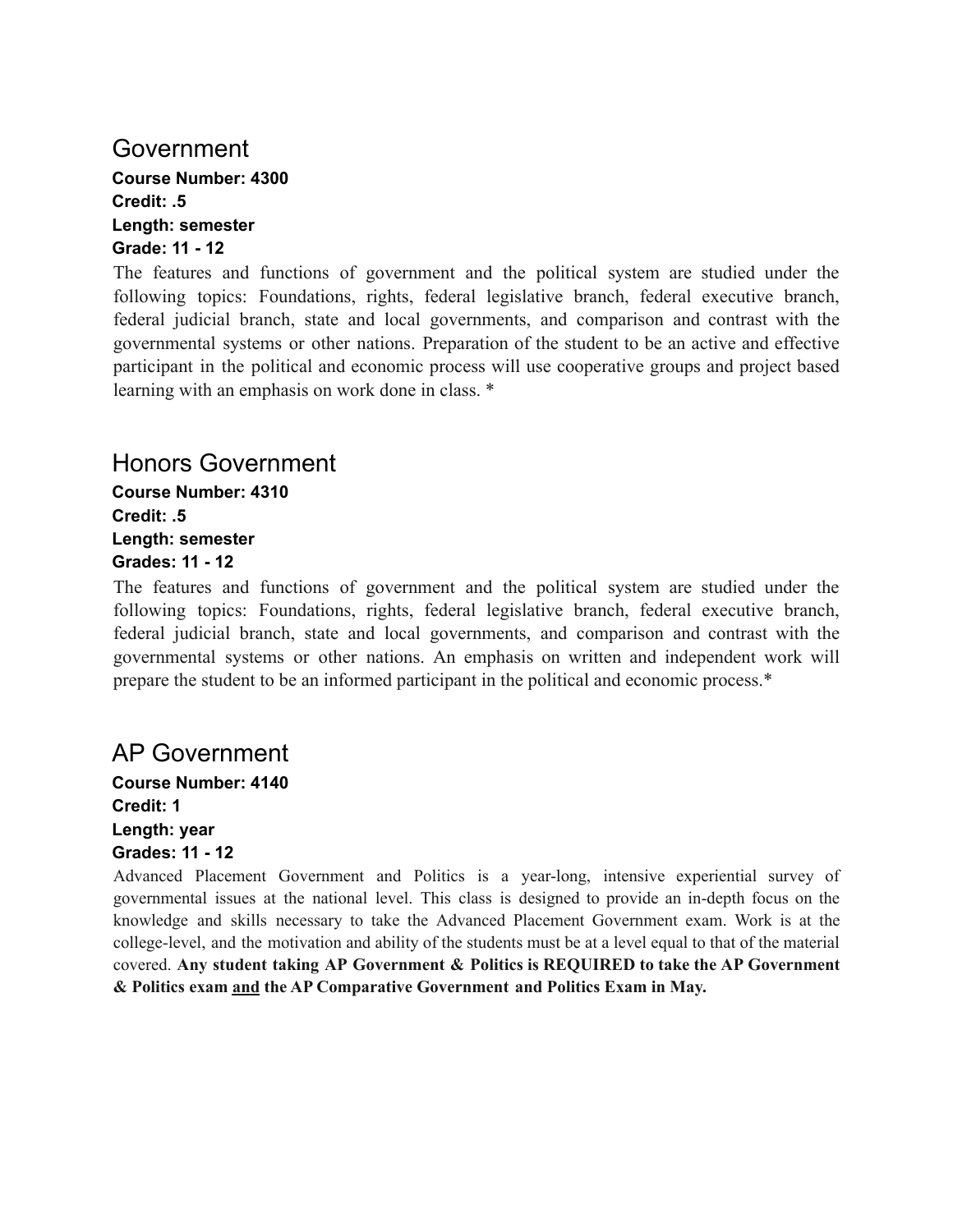# Financial Literacy and Economics

**Course Number: 4400 Credit: .5 Length: semester Grades: 11 - 12**

Basic principles and practices are studied under the following topics: Introduction to economics, business behavior, role of financial institutions, overall economy, and comparative thinking skills. Personal financial literacy is an important component of this course. Students will study topics such as income, budgeting, banking, loans, debt, investing, and insurance. The course uses cooperative groups and project based learning with an emphasis on work done in class.

# Honors Financial Literacy and Economics

**Course Number: 4410 Credit: .5 Length: semester Grades: 11 - 12**

Economic principles and practices are studied under the following topics: Introduction to economics, business behavior, role of financial institutions, overall economy, and comparative thinking skills. An emphasis on written and independent work and personal financial literacy are important components of this course. All students will study financial literacy topics such as income, budgeting, banking, loans, debt, investing, and insurance.

# AP Financial Literacy and Economics

**Course Number: 4240 Credit: 1 Length: year Grades: 11 – 12**

Advanced Placement Economics is an intensive study of college-level Microeconomics and Macroeconomics. The course is designed to provide students with the skills necessary to take Advanced Placement exams for Microeconomics and Macroeconomics. **The course requires students to sit for both the Microeconomics and Macroeconomics AP exams in May.** The course covers the topics of personal finance, consumer choice, supply and demand, competition, regulation, labor, income, economic indicators, financial markets, economic growth, and international trade.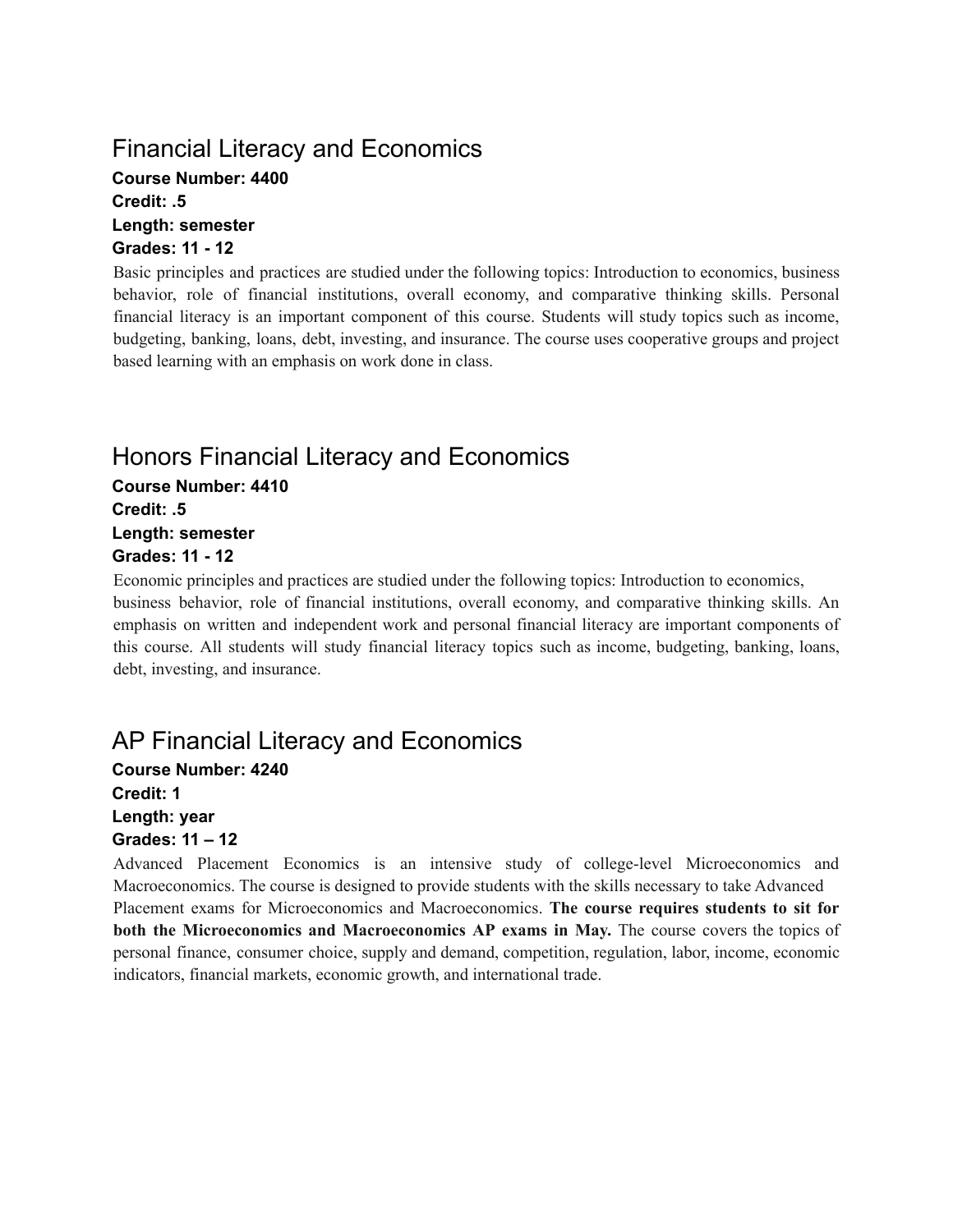#### Your Life **Course Number: 4550 Credit: .5 Length: semester Grade: 12**

Each week of this semester course will be spent studying one year of the students' lives. The teacher will lead the students through an in-depth examination of the popular culture, politics, and events that have occurred over the past eighteen years. Students will use movies, music, television, and documents to develop an understanding of the time in which they have lived.

Psychology **Course Number: 4600 Credit: .5 Length: semester Grades: 11 - 12**

This course emphasizes the practical application of psychological principles to the student's daily life and gives a comprehensive coverage of psychological topics and theories in the following areas: learning and cognitive processes, workings of the mind and body, the life span, personality and individuality, adjustment and breakdown, and human relations.

#### AP Psychology **Course Number: 4620 Credit: 1**

**Length: year Grades: 11 - 12**

The Advanced Placement Psychology class is a year long intensive survey of College Psychology. The course is designed to introduce students to the systematic and scientific study of the behavior and mental processes of human beings and other animals. Students are exposed to the psychological facts, principles, and phenomena associated with each of the major subfields within Psychology. **Students taking this class will be prepared for, and are required to take the College Board AP Psychology Exam in May.**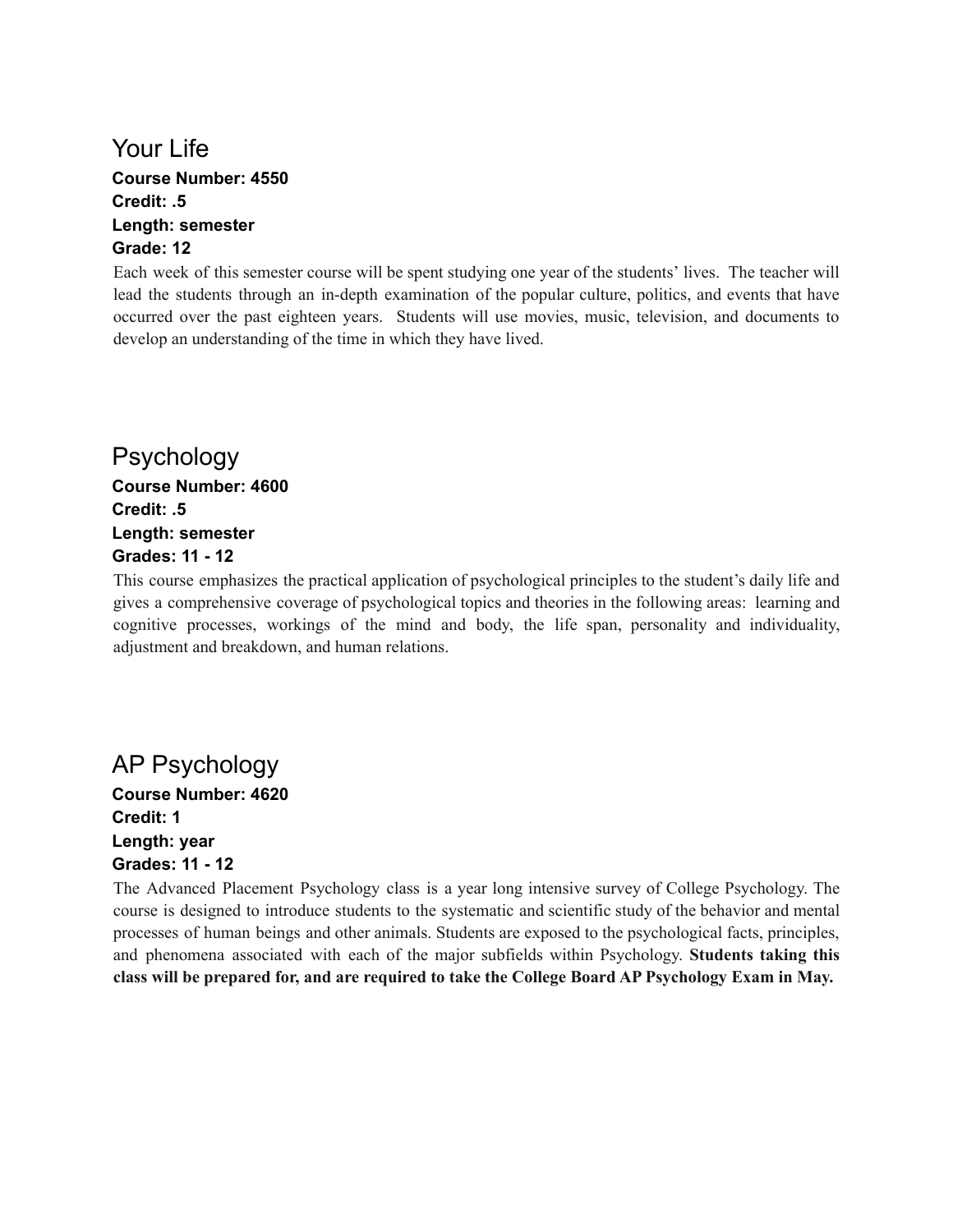## Contemporary Issues

**Course Number: 4700 Credit: .5 Length: semester**

### **Grades: 12**

This course is designed to be a participatory, discussion-driven introduction to current world issues as well as the techniques and strategies of debate and expression. Focal areas will include oppression, equality, morality and justice as seen through current topical issues. The new format of the class will feature new literacies like Twitter, podcasts, and vlogs. Students will be expected to actively participate in discussions and will be expected to be able to analyze contemporary society, determine cause-and-effect, form and justify opinions and interpret different perspectives. Students will learn to discriminate between various sources of information, and will practice being active participants in modern forms of social media.

Sociology **Course Number: 4800 Credit: .5 Length: semester Grades: 11 - 12**

This course emphasizes the practical application of sociology and the study of the development, structure, and function of human society. The course will focus on institutions and policies that affect students' daily lives and on current events and news that shape human interactions today. The class will consider local issues such as romantic love, racial and gender identity, family conflict, deviant behavior, aging, and religious faith. At the societal level the course will consider matters like crime and law, poverty and wealth, prejudice and discrimination, schools and education, and social movements. At the global level the course will look at such phenomena as population growth, migration, war and peace.

# Sports History

**Course Number: 4810 Credit: .5 Length: semester Grades: 10 – 12**

Sports History is a semester elective for all students in the eleventh or twelfth grade who want to learn about the way sports have both reflected and shaped our culture. The course will include research on changes to American culture and sport and the effects of sports on the culture. The course will review some of the most memorable moments in sports and many behind-the-scenes decisions that have changed the way we relate to one another and to the stars we admire. Significant discussion of the economics of sports will be included in the course. *\*This course is not approved for the NCAA Eligibility Center.*